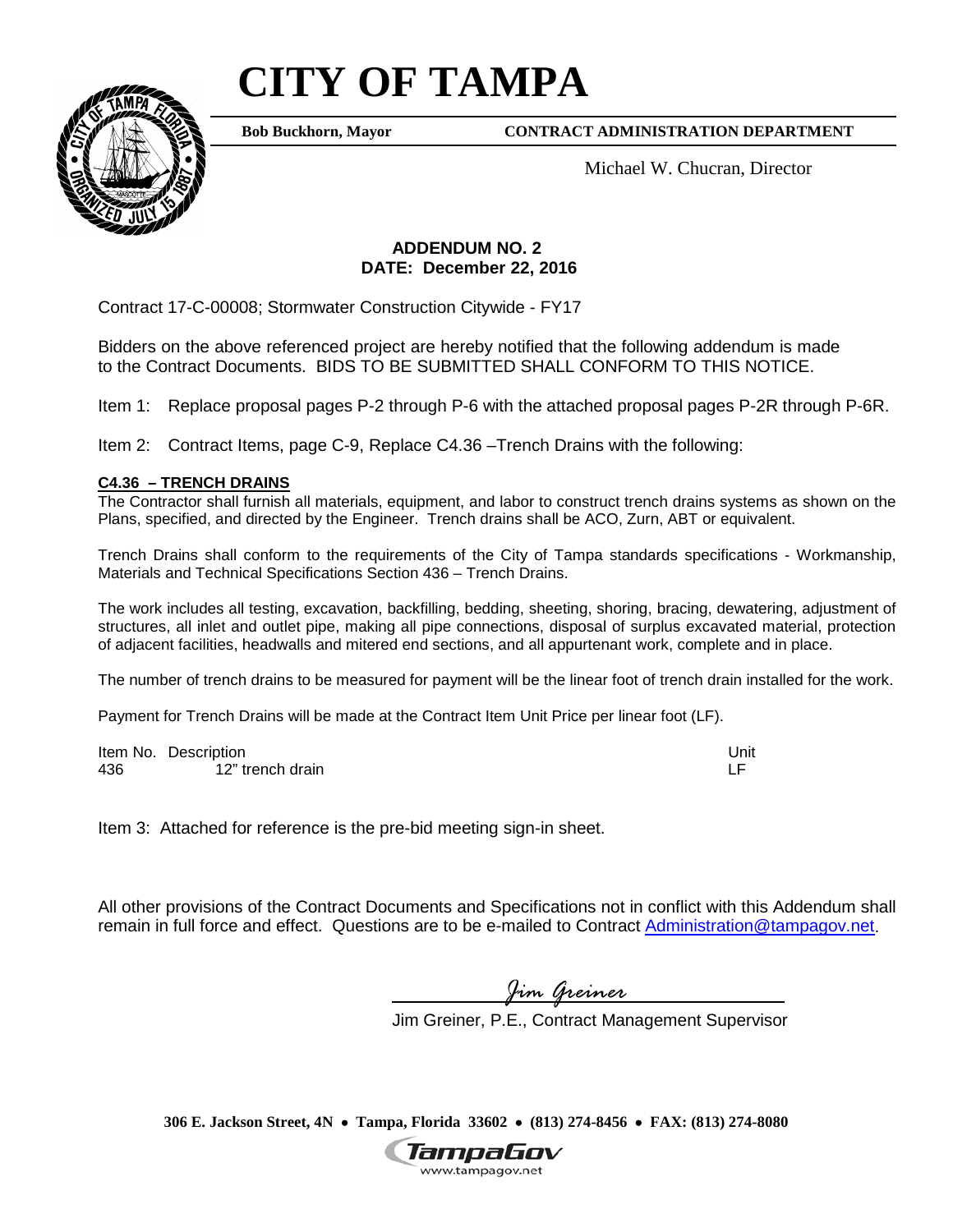| Item No.          | Description                          | Unit                                                                                        | Approx.<br>Quantity | Unit Price in Words | <b>Unit Price</b> | <b>Total Computed Price</b> |
|-------------------|--------------------------------------|---------------------------------------------------------------------------------------------|---------------------|---------------------|-------------------|-----------------------------|
| <b>Schedule A</b> | <b>STORMWATER</b>                    |                                                                                             |                     |                     |                   |                             |
| 104               | SILT AND EROSION CONTROL             | $\mathsf{LF}% _{0}\left( \mathcal{N}\right) \equiv\mathsf{LF}_{0}\left( \mathcal{N}\right)$ | 1400                |                     |                   |                             |
| 104.15            | SOIL TRACKING AND PREVENTION         | EA                                                                                          | 3                   |                     |                   |                             |
| 104.18            | <b>INLET PROTECTION SYSTEM</b>       | EA                                                                                          | 4                   |                     |                   |                             |
| 105.1             | ROOT PRUNING                         | LF                                                                                          | 160                 |                     |                   |                             |
| 105.2A            | TREE REMOVAL - 4"-8"                 | EA                                                                                          | 8                   |                     |                   |                             |
| 105.2B            | TREE REMOVAL - 9"-18"                | EA                                                                                          | 21                  |                     |                   |                             |
| 105.2C            | TREE REMOVAL - 19"-24"               | EA                                                                                          |                     |                     |                   |                             |
| 105.2D            | TREE REMOVAL - 25"-36"               | EA                                                                                          |                     |                     |                   |                             |
| 110.1             | CLEARING & GRUBBING POND SITE        | AC                                                                                          | 5.8                 |                     |                   |                             |
| 110.3             | GROUT EX. STORMWATER PIPE LATERALS   | CY                                                                                          | 20                  |                     |                   |                             |
| 120               | REGULAR EXCAVATION AND DISPOSAL      | CY                                                                                          | 8100                |                     |                   |                             |
| 130               | <b>CLEAN FILL</b>                    | CY                                                                                          | 2000                |                     |                   |                             |
| 135               | <b>GRADE DITCH</b>                   | LF                                                                                          | 2600                |                     |                   |                             |
| 400               | 12"x18" STORMWATER HEADWALL          | EA                                                                                          | 4                   |                     |                   |                             |
| 425.1             | INLETS, DT BOT, TYPE E, <10'         | EA                                                                                          | 29                  |                     |                   |                             |
| 425.2             | MANHOLES, P-7, <10' deep (3.5'x3.5') | EA                                                                                          | 16                  |                     |                   |                             |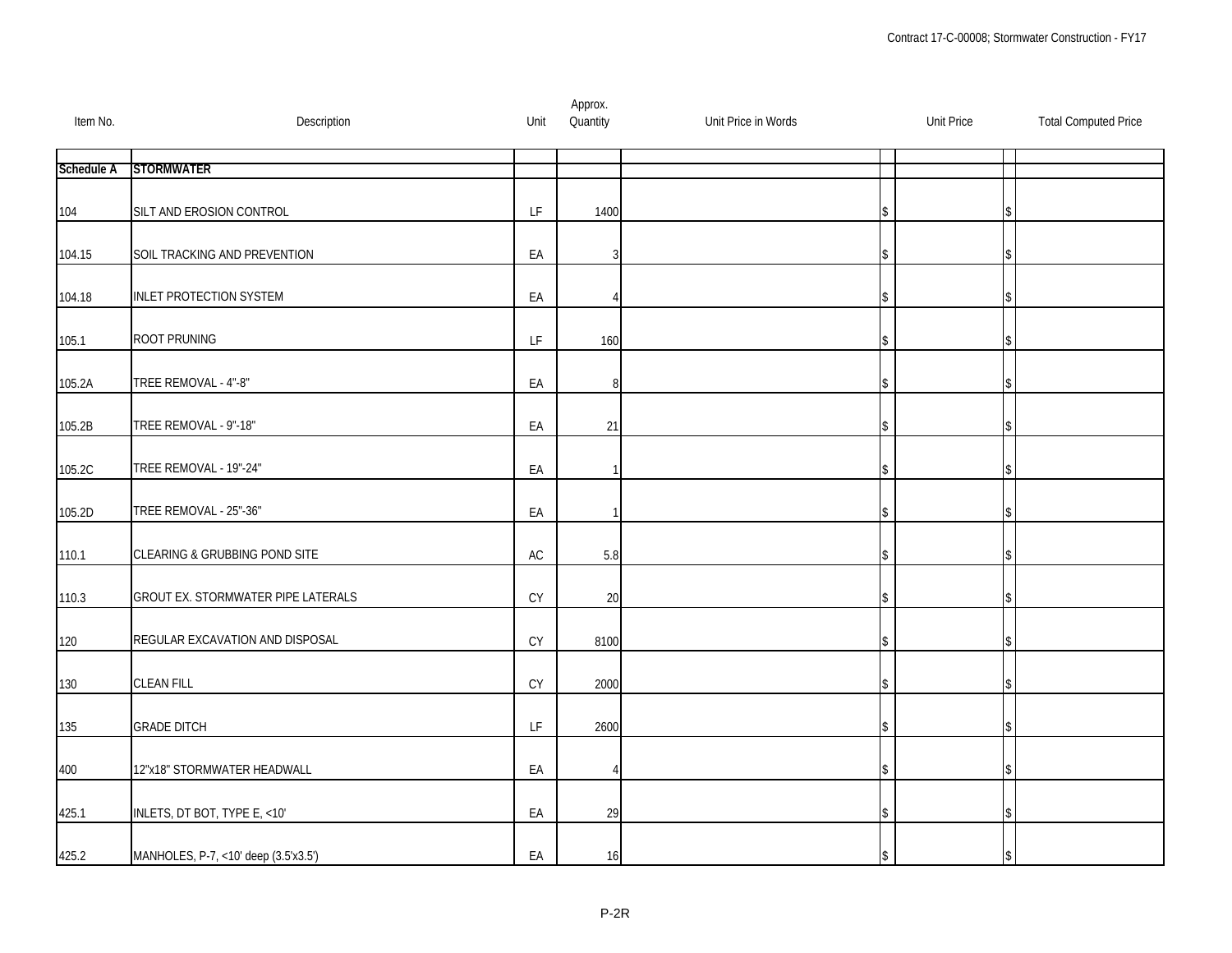| Item No. | Description                                          | Unit | Approx.<br>Quantity | Unit Price in Words | <b>Unit Price</b> | <b>Total Computed Price</b> |
|----------|------------------------------------------------------|------|---------------------|---------------------|-------------------|-----------------------------|
|          |                                                      |      |                     |                     |                   |                             |
| 425.3    | MANHOLES, J-7, <10' deep (4'x4')                     | EA   |                     |                     |                   |                             |
| 425.4    | INLET, COT CURB TYPE 1, <10'                         | EA   |                     |                     |                   |                             |
| 425.5    | INLET, COT CURB TYPE 2, <10'                         | EA   | 2                   |                     |                   |                             |
| 425.6    | INLET, COT CURB TYPE 3, <10'                         | EA   |                     |                     |                   |                             |
| 425.7    | INLET, COT CURB TYPE BR-1, <10                       | EA   |                     |                     |                   |                             |
| 425.8    | INLET, COT GRATE TYPE T, <10'                        | EA   | 12                  |                     |                   |                             |
| 430.1    | 18" ROUND STORMWATER PIPE (RCP)                      | LF   | 885                 |                     |                   |                             |
| 430.11   | 19"x30" MITERED END SECTION                          | EA   | 3                   |                     |                   |                             |
| 430.12   | CONNECT STORMWATER PIPE TO EXISTING STRUCTURE        | EA   | 12                  |                     |                   |                             |
| 430.13   | REMOVAL OF EXISTING STORMWATER STRUCTURE             | EA   | 5                   |                     |                   |                             |
| 430.2    | 24" ROUND STORMWATER PIPE (RCP)                      | LF   | 100                 |                     |                   |                             |
| 430.3    | 24" ROUND STORMWATER PIPE (CLASS IV) (RCP)           | LF   | 403                 |                     |                   |                             |
| 430.4    | 12"x18" ELLIPTICAL STORMWATER PIPE (CLASS IV) (RCP)  | LF   | 1772                |                     |                   |                             |
| 430.5    | 14"x23" ELLIPTICAL STORMWATER PIPE (ERCP)            | LF   | 227                 |                     |                   |                             |
| 430.6    | 19"x30" ELLIPTICAL STORMWATER PIPE (ERCP)            | LF.  | 1285                |                     |                   |                             |
| 430.7    | 19"x30" ELLIPTICAL STORMWATER PIPE (CLASS IV) (ERCP) | LF   | 242                 |                     |                   |                             |
| 430.9    | 12"x18" MITERED END SECTION                          | EA   | 9                   |                     |                   |                             |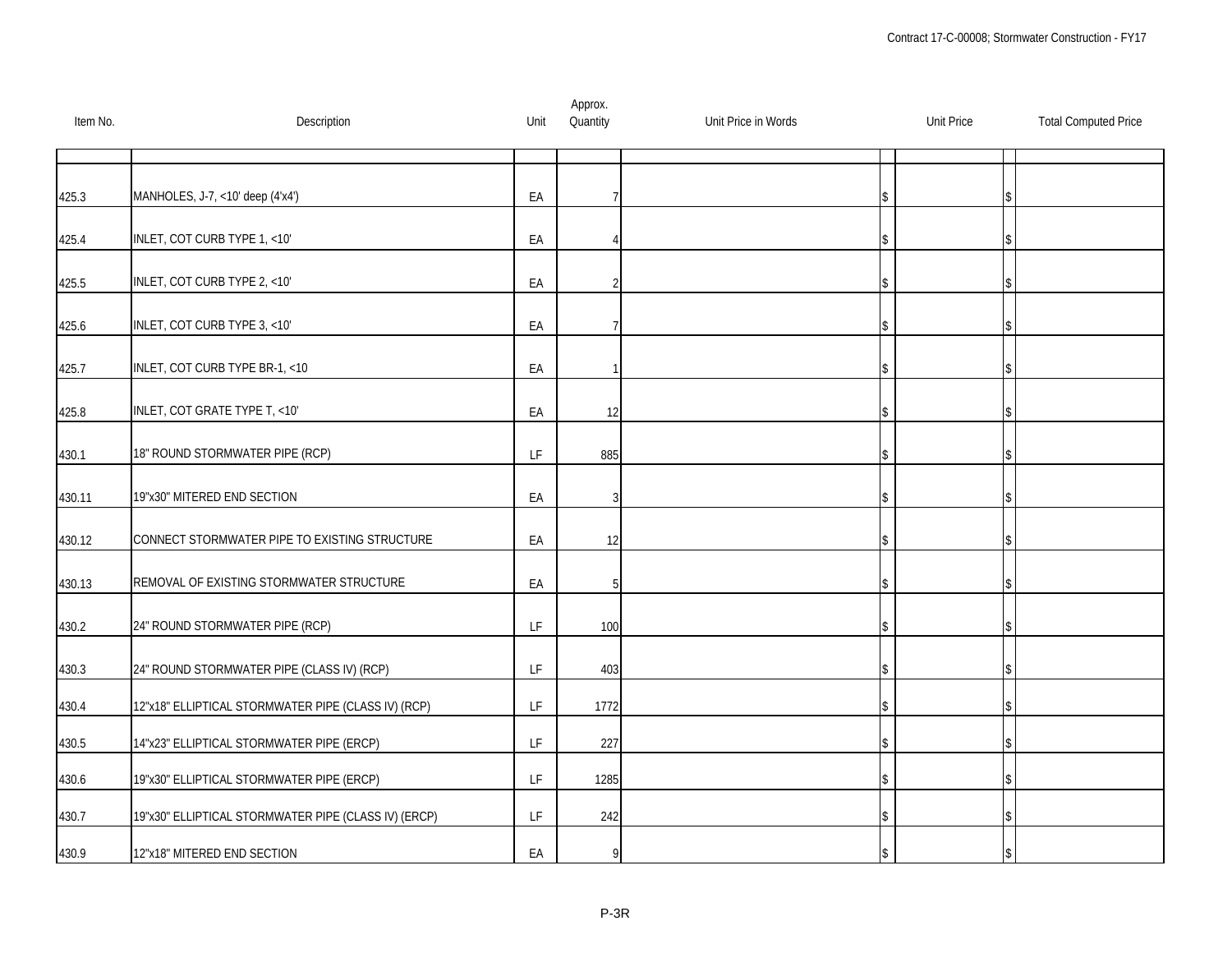| Item No.   | Description                                | Unit                                                                                        | Approx.<br>Quantity | Unit Price in Words | <b>Unit Price</b>              | <b>Total Computed Price</b> |
|------------|--------------------------------------------|---------------------------------------------------------------------------------------------|---------------------|---------------------|--------------------------------|-----------------------------|
|            |                                            |                                                                                             |                     |                     |                                |                             |
| 436        | 12" TRENCH DRAIN                           | LF                                                                                          | 1277                |                     |                                |                             |
| 550.1      | REMOVE AND RESET FENCE                     | LF                                                                                          | 30                  |                     |                                |                             |
| 550.2      | 6' HIGH CHAINLINK FENCE                    | $\mathsf{LF}% _{0}\left( \mathcal{N}\right) \equiv\mathsf{LF}_{0}\left( \mathcal{N}\right)$ | 1600                |                     |                                |                             |
| 550.3      | 6' HIGH WOOD FENCE                         | LF                                                                                          | 230                 |                     |                                |                             |
| 590        | TEMP. IRRIGATION SYSTEM                    | EA                                                                                          |                     |                     |                                |                             |
| 8901       | SOD - AUGUSTINE                            | SY                                                                                          | 3176                |                     |                                |                             |
| 8902       | SOD - BAHIA                                | SY                                                                                          | 16749               |                     |                                |                             |
| 8903       | Hydroseeding                               | SY                                                                                          | 5500                |                     |                                |                             |
| 9260.4     | 4" Oak                                     | EA                                                                                          | 12                  |                     |                                |                             |
| 9260.5     | 6" Oak                                     | EA                                                                                          | 12                  |                     |                                |                             |
|            |                                            |                                                                                             |                     |                     | <b>SUBTOTAL</b><br>SCHEDULE AS |                             |
| Schedule B | <b>TRANSPORTATION</b>                      |                                                                                             |                     |                     |                                |                             |
| 160        | STABILIZATION - LBR 40 SUBBASE             | $SY$                                                                                        | 1,261               |                     |                                |                             |
| 285        | CRUSHED CONCRETE BASE                      | CY                                                                                          | 167                 |                     |                                |                             |
| 285.706    | BASE OPTIONAL (BASE GROUP 06)              | SY                                                                                          | 611                 |                     |                                |                             |
| 327        | MECHANICAL MILLING 1-IN INCREMENTS         | SY/IN                                                                                       | 4,350               |                     |                                |                             |
| 334        | SUPERPAVE ASPHALTIC CONC, TRAFFIC B        | TN                                                                                          | 235                 |                     |                                |                             |
| 334.113    | SUPERPAVE ASPHALTIC CONC, TRAFFIC C        | TN                                                                                          | 67                  |                     |                                |                             |
| 337        | SUPERPAVE ASPHALTIC CONC, SP9.5 PER INCH   | SY/IN                                                                                       | 8,788               |                     |                                |                             |
| 520.6      | Furnish and install Type "D" concrete curb | LF                                                                                          | 1,070               |                     |                                |                             |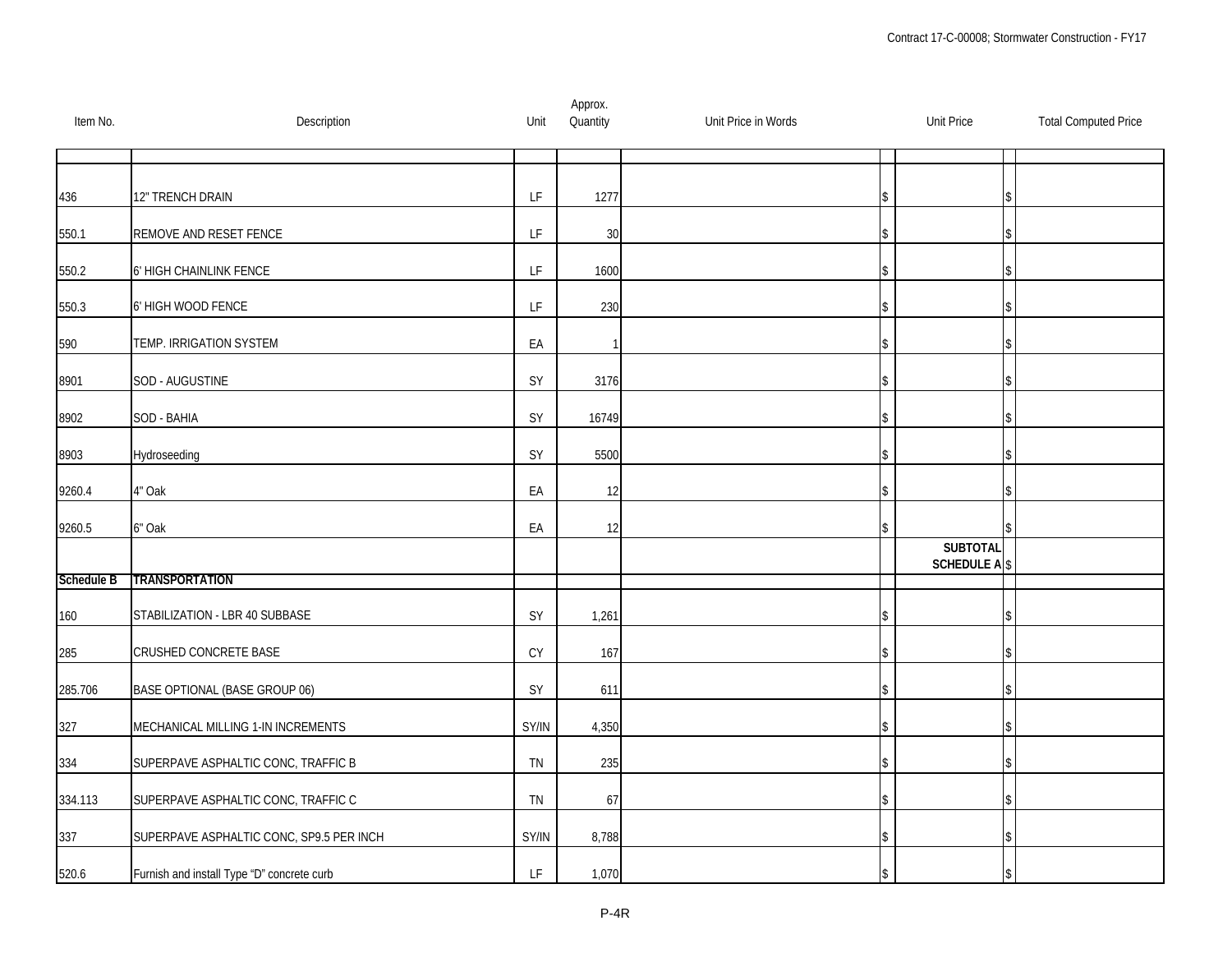| Item No.   | Description                                                                                                               | Unit                                                                                        | Approx.<br>Quantity | Unit Price in Words | <b>Unit Price</b>              | <b>Total Computed Price</b> |
|------------|---------------------------------------------------------------------------------------------------------------------------|---------------------------------------------------------------------------------------------|---------------------|---------------------|--------------------------------|-----------------------------|
|            |                                                                                                                           |                                                                                             |                     |                     |                                |                             |
| 520.110    | CONCRETE CURB AND GUTTER TYPE "F"                                                                                         | $\mathsf{LF}% _{0}\left( \mathcal{N}\right) \equiv\mathsf{LF}_{0}\left( \mathcal{N}\right)$ | 100                 |                     |                                |                             |
| 522.1      | SIDEWALK CONCRETE, 4" THICK (3000 psi)                                                                                    | SY                                                                                          | 852                 |                     |                                |                             |
| 522.2      | SIDEWALK CONCRETE, 6" THICK (DRIVEWAYS) (3000psi)                                                                         | SY                                                                                          | 2,832               |                     |                                |                             |
| 9250       | <b>ADA Compliant Ramps</b>                                                                                                | EA                                                                                          | 11                  |                     |                                |                             |
|            |                                                                                                                           |                                                                                             |                     |                     | <b>SUBTOTAL</b><br>SCHEDULE BS |                             |
|            |                                                                                                                           |                                                                                             |                     |                     |                                |                             |
| Schedule C | <b>WATERTIEMS</b>                                                                                                         |                                                                                             |                     |                     |                                |                             |
| 2102       | F&I 8" ductile iron pipe offset - all inclusive with tap (30' in length)                                                  | EA                                                                                          |                     |                     |                                |                             |
| 2103       | F&I 12" ductile iron pipe offset - all inclusive with tap (30' in length)                                                 | EA                                                                                          | 2                   |                     |                                |                             |
| 2104       | F&I 6" DIP - polywrap w fittings and restraints - all inclusive with tap                                                  | LF                                                                                          | 519                 |                     |                                |                             |
| 2105       | F&I 8" DIP - polywrap w fittings and restraints - all inclusive with tap                                                  | LF                                                                                          | 177                 |                     |                                |                             |
| 2200       | F&I 2" HDPE tubing by HDD w/HDPE adapters and HDPE fittings at various<br>depths - all inclusive with tap (30' in length) | EA                                                                                          | 3                   |                     |                                |                             |
| 2501       | Remove 4-12" diameter abandon water pipe                                                                                  | $\mathsf{LF}% _{0}\left( \mathcal{N}\right) \equiv\mathsf{LF}_{0}\left( \mathcal{N}\right)$ | 539                 |                     |                                |                             |
| 3000       | F&I 4" W-A or FL restraints                                                                                               | EA                                                                                          |                     |                     |                                |                             |
| 3040       | F&I 4" bell and MJ Restrant on ex. Pipe                                                                                   | EA                                                                                          | 6                   |                     |                                |                             |
| 3042       | F&I 8" bell and MJ Restrant on ex. Pipe                                                                                   | EA                                                                                          | Q                   |                     |                                |                             |
| 5000       | F&I full fire hydrant assembly on new or existing mains with posts                                                        | EA                                                                                          |                     |                     |                                |                             |
| 5001       | Remove and relocate fire hydrant                                                                                          | EA                                                                                          |                     |                     |                                |                             |
| 6002       | F&I 6" gate or tapping valve with box on DIP, CIP or PVCP                                                                 | EA                                                                                          | 3                   |                     |                                |                             |
| 6003       | F&I 8" gate or tapping valve with box on DIP, CIP or PVCP                                                                 | EA                                                                                          |                     |                     |                                |                             |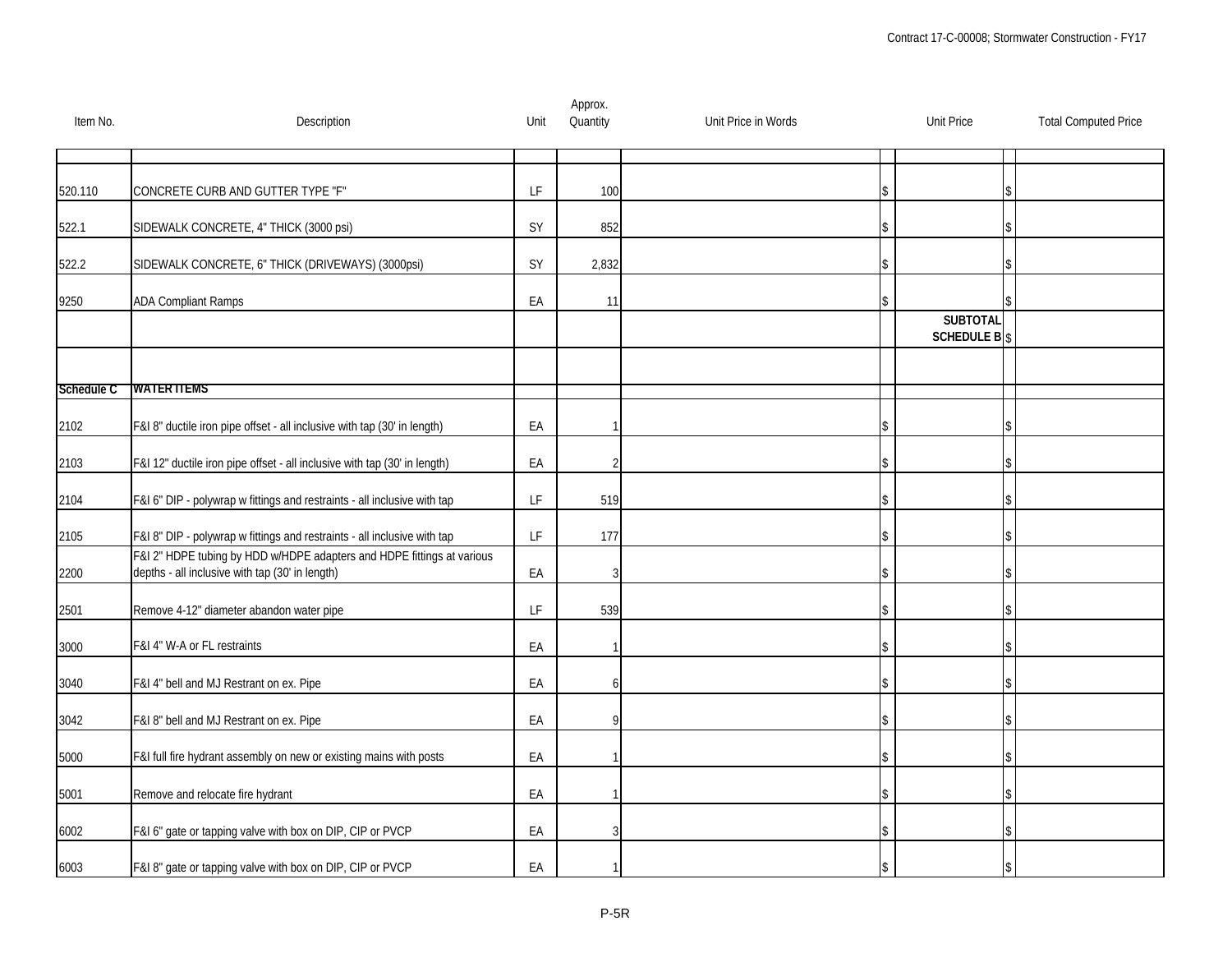| Item No.   | Description                                                         | Unit      | Approx.<br>Quantity | Unit Price in Words | <b>Unit Price</b>              | <b>Total Computed Price</b> |
|------------|---------------------------------------------------------------------|-----------|---------------------|---------------------|--------------------------------|-----------------------------|
|            |                                                                     |           |                     |                     |                                |                             |
| 6104       | F&I 8" Linestop on Existing Water Main                              | EA        |                     |                     |                                |                             |
| 9930       | Furnish, and install precast thrust blocks                          | EA        | $\overline{2}$      |                     |                                |                             |
|            |                                                                     |           |                     |                     | <b>SUBTOTAL</b><br>SCHEDULE CS |                             |
| Schedule D | WASIEWATER                                                          |           |                     |                     |                                |                             |
| 900.1      | 8" Dia. PVC Pipe (C-900, DR-18)                                     | LF        | 10                  |                     |                                |                             |
| 1706       | 6-Inch Diameter PVC Pipe House Lateral (SDR-35) (<30' in length)    | EA        |                     |                     |                                |                             |
| 2800       | 8-Inch Diameter, Ductile Iron Pipe, Sewer FM offset (30' in length) | EA        |                     |                     |                                |                             |
| 4660       | 6-Inch Diameter, SDR-35, PVC Clean-out and cover                    | EA        |                     |                     |                                |                             |
|            |                                                                     |           |                     |                     | <b>SUBTOTAL</b><br>SCHEDULE DS |                             |
|            |                                                                     |           |                     |                     |                                |                             |
| 100        | CONTINGENCY - transporation                                         | LS        |                     |                     | 30,000.00 \$                   | 30,000.00                   |
| 100        | CONTINGENCY - stormwater                                            | LS        |                     |                     | 350,000.00 \$                  | 350,000.00                  |
| 101        | MOBILIZATION - 5% of the subtotal                                   | LS        |                     |                     |                                |                             |
| 102        | MAINTENANCE OF TRAFFIC - 8% of the subtotal                         | <b>LS</b> |                     |                     |                                |                             |
|            |                                                                     |           |                     |                     | TOTAL <sup>\$</sup>            |                             |